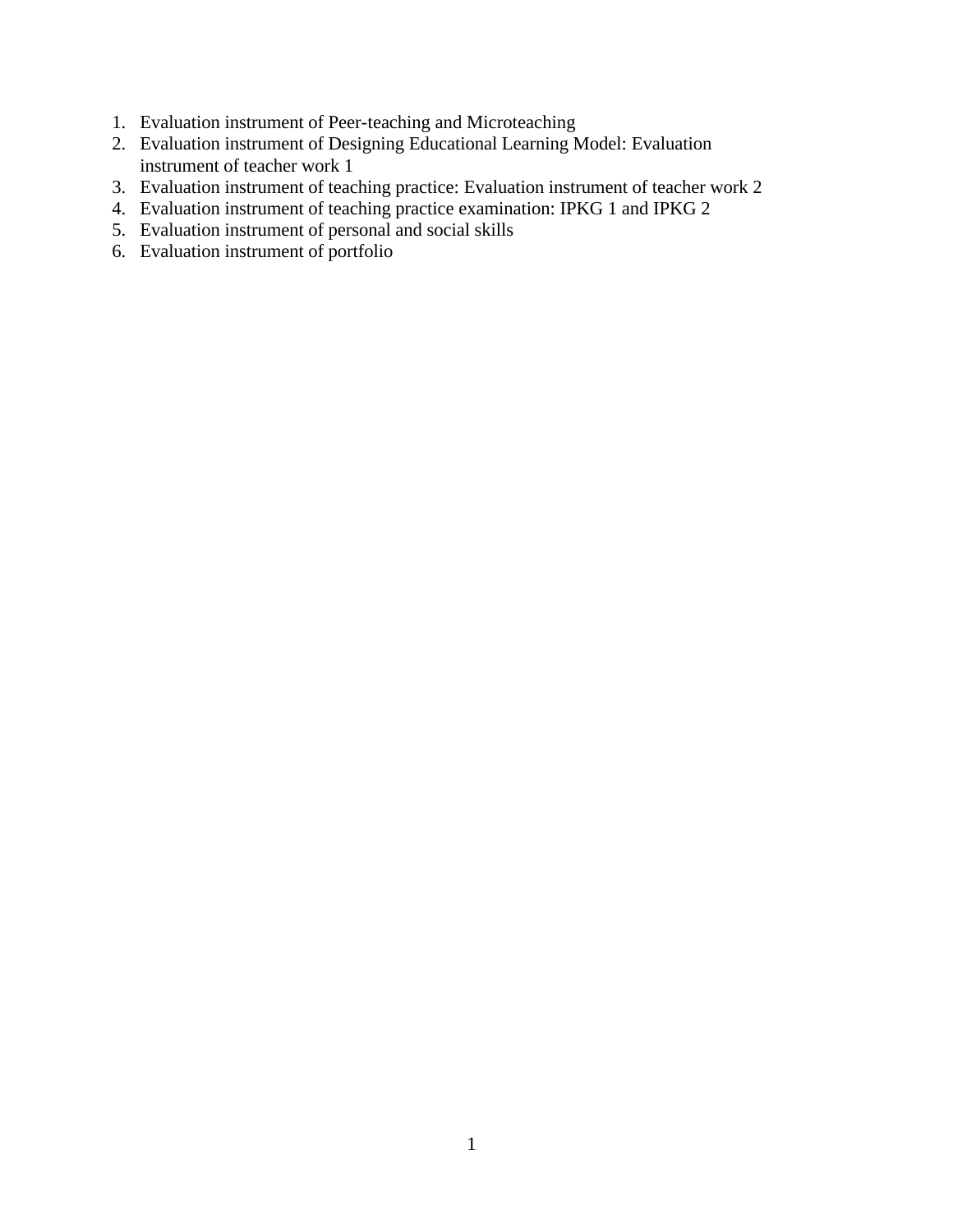## **EVALUATION INSTRUMENT OF** *PEER-TEACHING* **SKILL 1 GIVING INQUIRIES**

| Degree Program |  |
|----------------|--|
| Period         |  |
| Student name   |  |
| Time           |  |

|     |                                                     |   | <b>ACTIVITY RECORD</b> |   |   |             |   |   |   |   |    |  |
|-----|-----------------------------------------------------|---|------------------------|---|---|-------------|---|---|---|---|----|--|
| No. | <b>COMPONENT</b>                                    |   |                        |   |   | PEER NUMBER |   |   |   |   |    |  |
|     |                                                     | 1 | $\mathbf{2}$           | 3 | 4 | 5           | 6 | 7 | 8 | 9 | 10 |  |
| 1.  | Asks questions clearly and<br>briefly               |   |                        |   |   |             |   |   |   |   |    |  |
| 2.  | Asks questions in different<br>way                  |   |                        |   |   |             |   |   |   |   |    |  |
| 3.  | Focusing attention                                  |   |                        |   |   |             |   |   |   |   |    |  |
| 4.  | Passing turn                                        |   |                        |   |   |             |   |   |   |   |    |  |
| 5.  | Distributes questions to students<br>(individually) |   |                        |   |   |             |   |   |   |   |    |  |
| 6.  | Distributes questions to all<br>student             |   |                        |   |   |             |   |   |   |   |    |  |
| 7.  | Responds to students                                |   |                        |   |   |             |   |   |   |   |    |  |
| 8.  | Giving time to think                                |   |                        |   |   |             |   |   |   |   |    |  |
| 9.  | Trains students to ask                              |   |                        |   |   |             |   |   |   |   |    |  |
| 10. | Asking questions in gradual<br>manner               |   |                        |   |   |             |   |   |   |   |    |  |
| 11. | Supports inter-student<br>interaction               |   |                        |   |   |             |   |   |   |   |    |  |
|     | <b>TOTAL OF ACTIVITY RECORDED</b>                   |   |                        |   |   |             |   |   |   |   |    |  |
|     | <b>GRADE</b>                                        |   |                        |   |   |             |   |   |   |   |    |  |

Evaluator Observing supervisor,

Formula:

 $G = [A/T] \times 10$ 

G = Grade

A = Total activity ……………………

S = Total number of all component NIP.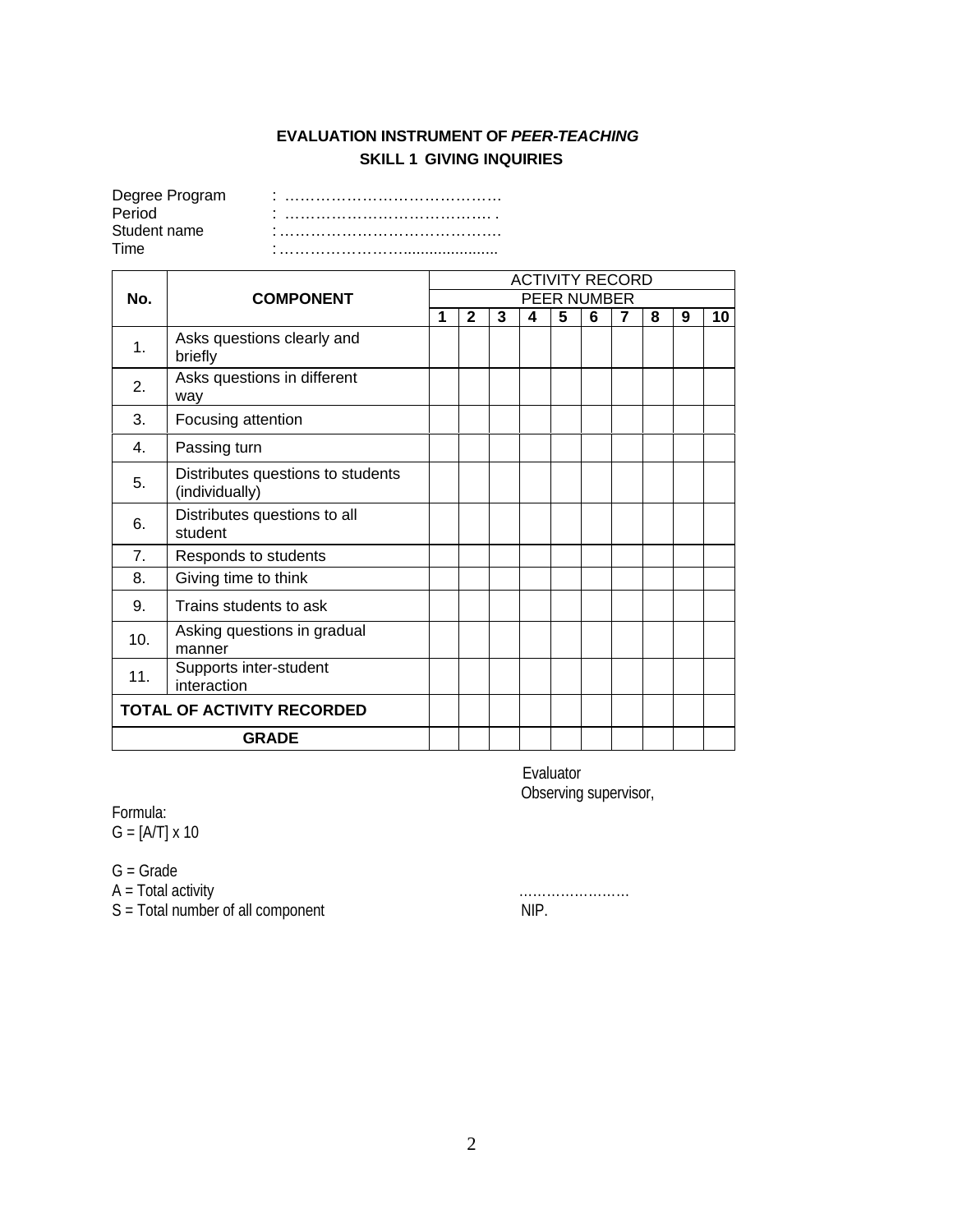### **EVALUATION INSTRUMENT OF** *PEER-TEACHING* **SKILL 2 GIVING AFFIRMATION**

| Degree Program |  |
|----------------|--|
| Period         |  |
| Student name   |  |
| Time           |  |

|                |                                                  |   | <b>ACTIVITY RECORD</b> |   |   |                    |   |   |   |   |    |  |
|----------------|--------------------------------------------------|---|------------------------|---|---|--------------------|---|---|---|---|----|--|
| No.            | <b>COMPONENT</b>                                 |   |                        |   |   | <b>PEER NUMBER</b> |   |   |   |   |    |  |
|                |                                                  | 1 | $\mathbf{2}$           | 3 | 4 | 5                  | 6 | 7 | 8 | 9 | 10 |  |
| 1              | Giving verbal affirmation                        |   |                        |   |   |                    |   |   |   |   |    |  |
| 2              | Giving mimicry affirmation                       |   |                        |   |   |                    |   |   |   |   |    |  |
| 3              | Giving affirmation with body language            |   |                        |   |   |                    |   |   |   |   |    |  |
| 4              | Giving affirmation with approaching              |   |                        |   |   |                    |   |   |   |   |    |  |
| 5              | Giving affirmation using materials or<br>symbols |   |                        |   |   |                    |   |   |   |   |    |  |
| 6              | Giving affirmation to a group<br>of students     |   |                        |   |   |                    |   |   |   |   |    |  |
| $\overline{7}$ | Giving affirmation to a specific<br>individual   |   |                        |   |   |                    |   |   |   |   |    |  |
| 8              | Giving affirmation in an instant                 |   |                        |   |   |                    |   |   |   |   |    |  |
| 9              | Showing warmth and enthusiasm                    |   |                        |   |   |                    |   |   |   |   |    |  |
| 10             | Giving significant affirmation                   |   |                        |   |   |                    |   |   |   |   |    |  |
| 11             | Avoiding negative response                       |   |                        |   |   |                    |   |   |   |   |    |  |
|                | <b>TOTAL OF ACTIVITY RECORDED</b>                |   |                        |   |   |                    |   |   |   |   |    |  |
|                | <b>GRADE</b>                                     |   |                        |   |   |                    |   |   |   |   |    |  |

Evaluator Observing supervisor,

Formula: G = [A/T] x 10

G = Grade

A = Total activity …………………… S = Total number of all component NIP.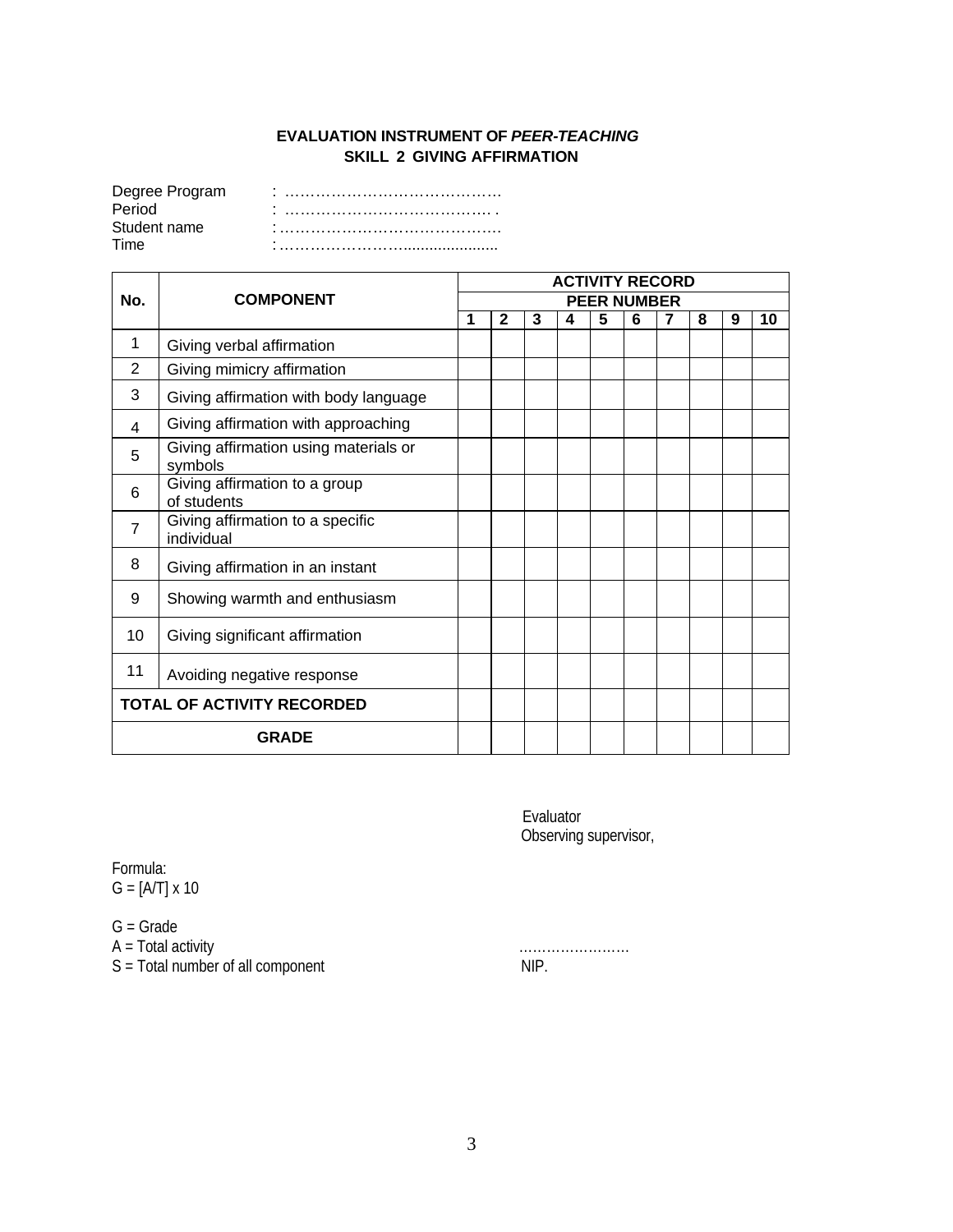## **EVALUATION INSTRUMENT OF** *PEER-TEACHING* **SKILL 3 MAKING VARIATION**

| Degree Program | $\blacksquare$ |
|----------------|----------------|
| Period         | ٠              |
| Student name   | $\blacksquare$ |
| Time           |                |

|                                   |                                                       |   | <b>ACTIVITY RECORD</b> |   |   |   |                    |   |   |   |    |  |
|-----------------------------------|-------------------------------------------------------|---|------------------------|---|---|---|--------------------|---|---|---|----|--|
| No.                               | <b>COMPONENT</b>                                      |   |                        |   |   |   | <b>PEER NUMBER</b> |   |   |   |    |  |
|                                   |                                                       | 1 | 2                      | 3 | 4 | 5 | 6                  | 7 | 8 | 9 | 10 |  |
| 1.                                | Variation in teaching style                           |   |                        |   |   |   |                    |   |   |   |    |  |
| 2.                                | Using variation of intonation                         |   |                        |   |   |   |                    |   |   |   |    |  |
| 3.                                | Changing movement or expression                       |   |                        |   |   |   |                    |   |   |   |    |  |
| 4.                                | Giving silent time in talking                         |   |                        |   |   |   |                    |   |   |   |    |  |
| 5.                                | Taking sight of all student                           |   |                        |   |   |   |                    |   |   |   |    |  |
| 6.                                | Giving emphasize in important points<br>taught        |   |                        |   |   |   |                    |   |   |   |    |  |
| 7.                                | Using variation of assistance tools                   |   |                        |   |   |   |                    |   |   |   |    |  |
| 8.                                | Using variation of interaction pattern in<br>learning |   |                        |   |   |   |                    |   |   |   |    |  |
| <b>TOTAL OF ACTIVITY RECORDED</b> |                                                       |   |                        |   |   |   |                    |   |   |   |    |  |
|                                   | <b>GRADE</b>                                          |   |                        |   |   |   |                    |   |   |   |    |  |

Evaluator Observing supervisor,

Formula:  $G = [A/T] \times 10$ 

G = Grade

A = Total activity ……………………

S = Total number of all component NIP.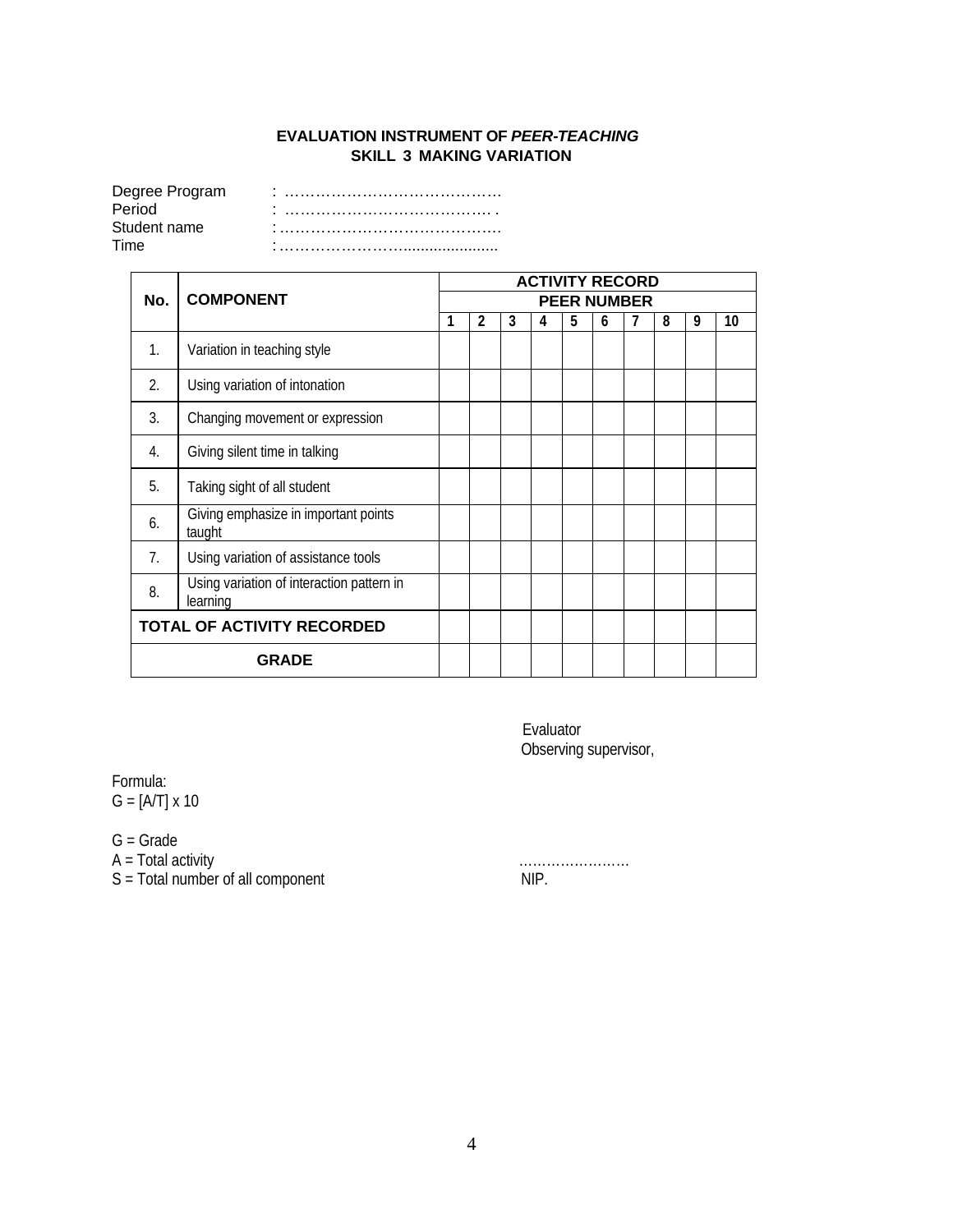## **EVALUATION INSTRUMENT OF** *PEER-TEACHING* **SKILL 4 EXPLAINING**

| Degree Program |  |
|----------------|--|
| Period         |  |
| Student name   |  |
| Time           |  |

|                                   |                                                          | <b>ACTIVITY RECORD</b> |   |   |   |   |   |  |   |   |    |  |
|-----------------------------------|----------------------------------------------------------|------------------------|---|---|---|---|---|--|---|---|----|--|
| No.                               | <b>COMPONENT</b>                                         | <b>PEER NUMBER</b>     |   |   |   |   |   |  |   |   |    |  |
|                                   |                                                          | 1                      | 2 | 3 | 4 | 5 | 6 |  | 8 | 9 | 10 |  |
| $\mathbf{1}$ .                    | Presents structure of material                           |                        |   |   |   |   |   |  |   |   |    |  |
| 2.                                | Using effective sentences                                |                        |   |   |   |   |   |  |   |   |    |  |
| 3.                                | Giving relevant example                                  |                        |   |   |   |   |   |  |   |   |    |  |
| $\overline{4}$ .                  | Using assisting tools                                    |                        |   |   |   |   |   |  |   |   |    |  |
| 5.                                | Using variation of intonation                            |                        |   |   |   |   |   |  |   |   |    |  |
| 6.                                | Asking question to evaluate<br>understanding of students |                        |   |   |   |   |   |  |   |   |    |  |
| 7.                                | Giving feedback                                          |                        |   |   |   |   |   |  |   |   |    |  |
| <b>TOTAL OF ACTIVITY RECORDED</b> |                                                          |                        |   |   |   |   |   |  |   |   |    |  |
|                                   | <b>GRADE</b>                                             |                        |   |   |   |   |   |  |   |   |    |  |

Evaluator Observing supervisor,

Formula: G = [A/T] x 10

G = Grade

A = Total activity ……………………

S = Total number of all component NIP.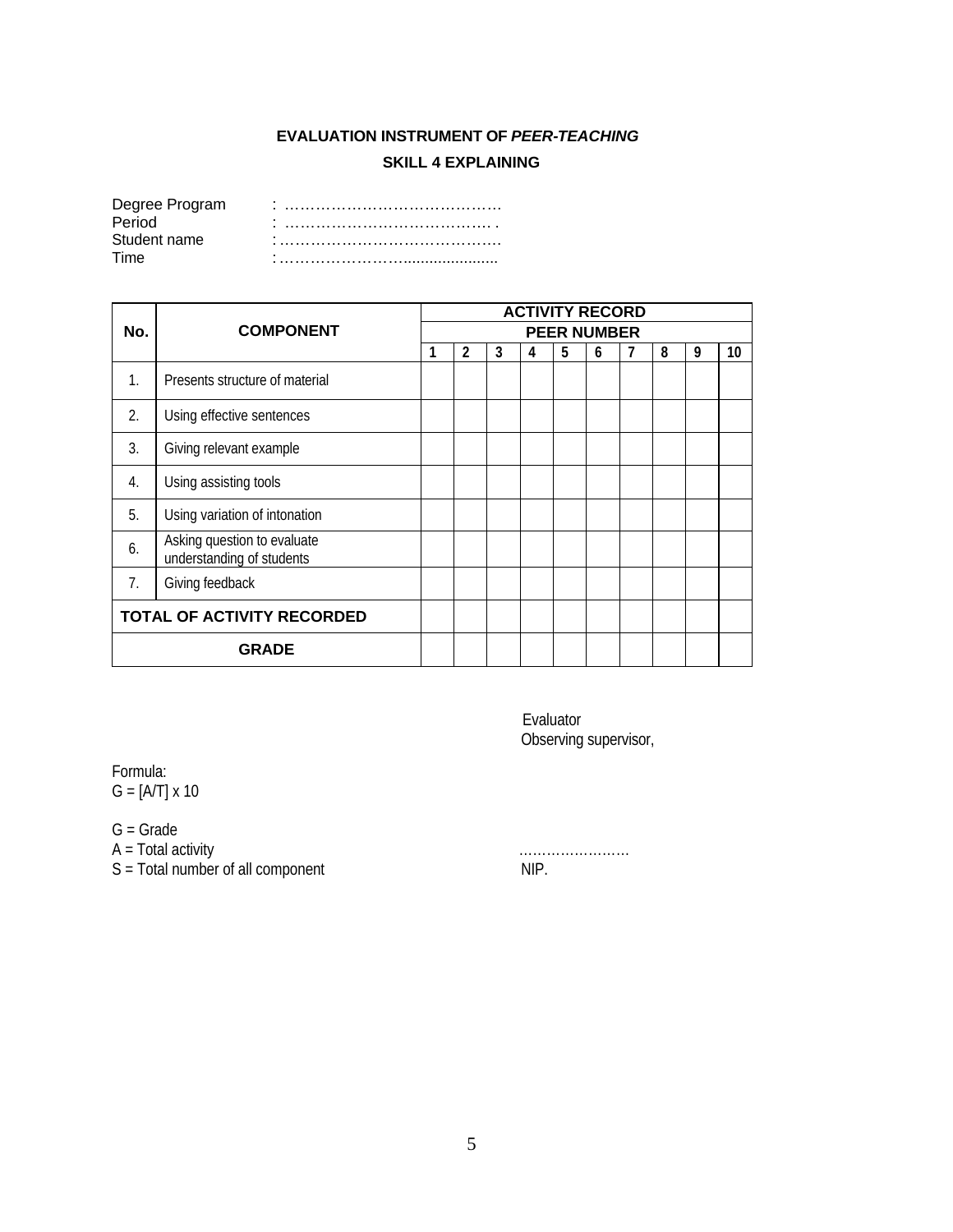### **EVALUATION INSTRUMENT OF** *PEER-TEACHING* **SKILL 5 OPENING AND CLOSING LEARNING PERIOD**

| Degree Program |   |
|----------------|---|
| Period         |   |
| Student name   |   |
| Time           | ٠ |

|     |                                                                         | <b>ACTIVITY RECORD</b> |   |   |   |   |   |  |   |   |    |  |
|-----|-------------------------------------------------------------------------|------------------------|---|---|---|---|---|--|---|---|----|--|
| No. | <b>COMPONENT</b>                                                        | <b>PEER NUMBER</b>     |   |   |   |   |   |  |   |   |    |  |
|     |                                                                         |                        | 2 | 3 | 4 | 5 | 6 |  | 8 | 9 | 10 |  |
| 1.  | Attracting attention that raise motivation<br>and curiosity of students |                        |   |   |   |   |   |  |   |   |    |  |
| 2.  | Choosing the right position                                             |                        |   |   |   |   |   |  |   |   |    |  |
| 3.  | Choosing learning activity suitable<br>with topics learned              |                        |   |   |   |   |   |  |   |   |    |  |
| 4.  | Using the right assisting tools                                         |                        |   |   |   |   |   |  |   |   |    |  |
| 5.  | Performing varying interaction                                          |                        |   |   |   |   |   |  |   |   |    |  |
| 6.  | Explaining learning indicators                                          |                        |   |   |   |   |   |  |   |   |    |  |
| 7.  | Relating among subjects                                                 |                        |   |   |   |   |   |  |   |   |    |  |
| 8.  | Reviewing summary written by students                                   |                        |   |   |   |   |   |  |   |   |    |  |
| 9.  | Giving affirmation (homework,<br>assignments, or upcoming plan)         |                        |   |   |   |   |   |  |   |   |    |  |
|     | <b>TOTAL OF ACTIVITY RECORDED</b>                                       |                        |   |   |   |   |   |  |   |   |    |  |
|     | <b>GRADE</b>                                                            |                        |   |   |   |   |   |  |   |   |    |  |

Formula: G = [A/T] x 10

G = Grade

A = Total activity ……………………

S = Total number of all component NIP.

Evaluator Observing supervisor,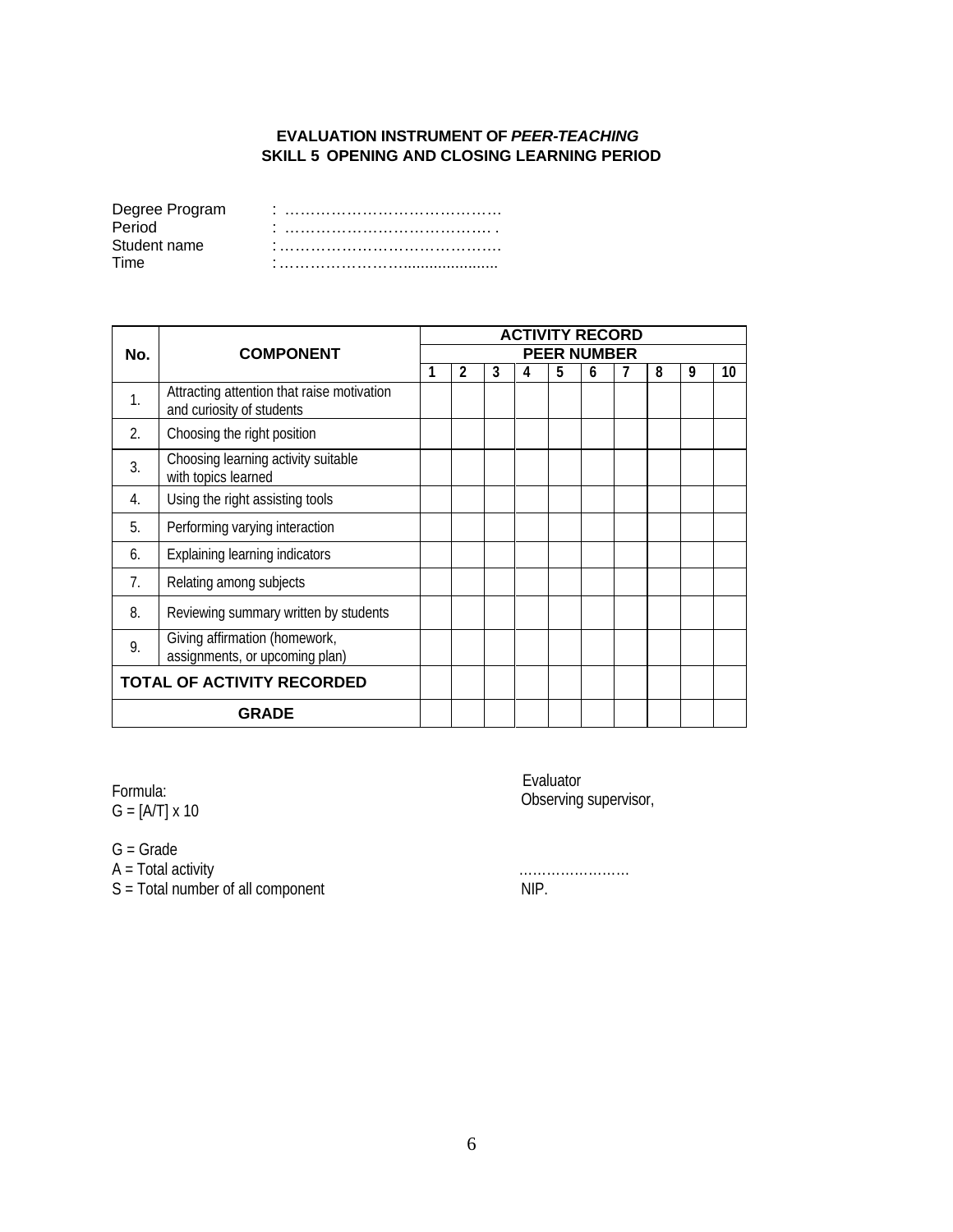#### **EVALUATION INSTRUMENT OF** *PEER-TEACHING* **SKILL 6 SMALL-GROUP DISCUSSION**

| Degree Program | $\blacksquare$ |
|----------------|----------------|
| Period         | ٠              |
| Student name   |                |
| Time           |                |

|                            |                                                      | <b>ACTIVITY RECORD</b> |   |   |   |   |                    |   |   |   |    |
|----------------------------|------------------------------------------------------|------------------------|---|---|---|---|--------------------|---|---|---|----|
| No.                        | <b>COMPONENT</b>                                     |                        |   |   |   |   | <b>PEER NUMBER</b> |   |   |   |    |
|                            |                                                      | 1                      | 2 | 3 | 4 | 5 | 6                  | 7 | 8 | 9 | 10 |
| $\mathbf{1}$ .             | Focusing attention                                   |                        |   |   |   |   |                    |   |   |   |    |
| 2.                         | Formulating purposes                                 |                        |   |   |   |   |                    |   |   |   |    |
| 3.                         | Reformulating issues/topics                          |                        |   |   |   |   |                    |   |   |   |    |
| 4.                         | Explaining steps of discussion                       |                        |   |   |   |   |                    |   |   |   |    |
| 5.                         | Signing agreement and disagreement                   |                        |   |   |   |   |                    |   |   |   |    |
| 6.                         | Studying reasoning of students                       |                        |   |   |   |   |                    |   |   |   |    |
| 7.                         | Motivating students to ask question                  |                        |   |   |   |   |                    |   |   |   |    |
| 8.                         | Waiting for response of students                     |                        |   |   |   |   |                    |   |   |   |    |
| 9.                         | Giving support/affirmation                           |                        |   |   |   |   |                    |   |   |   |    |
| 10.                        | Giving chances for student to<br>participate         |                        |   |   |   |   |                    |   |   |   |    |
| 11.                        | Preventing excessive talk                            |                        |   |   |   |   |                    |   |   |   |    |
| 12.                        | Closing discussion and<br>summarize it with students |                        |   |   |   |   |                    |   |   |   |    |
| TOTAL OF ACTIVITY RECORDED |                                                      |                        |   |   |   |   |                    |   |   |   |    |
|                            | <b>GRADE</b>                                         |                        |   |   |   |   |                    |   |   |   |    |

Formula: G = [A/T] x 10

G = Grade

A = Total activity ……………………

S = Total number of all component NIP.

Evaluator Observing supervisor,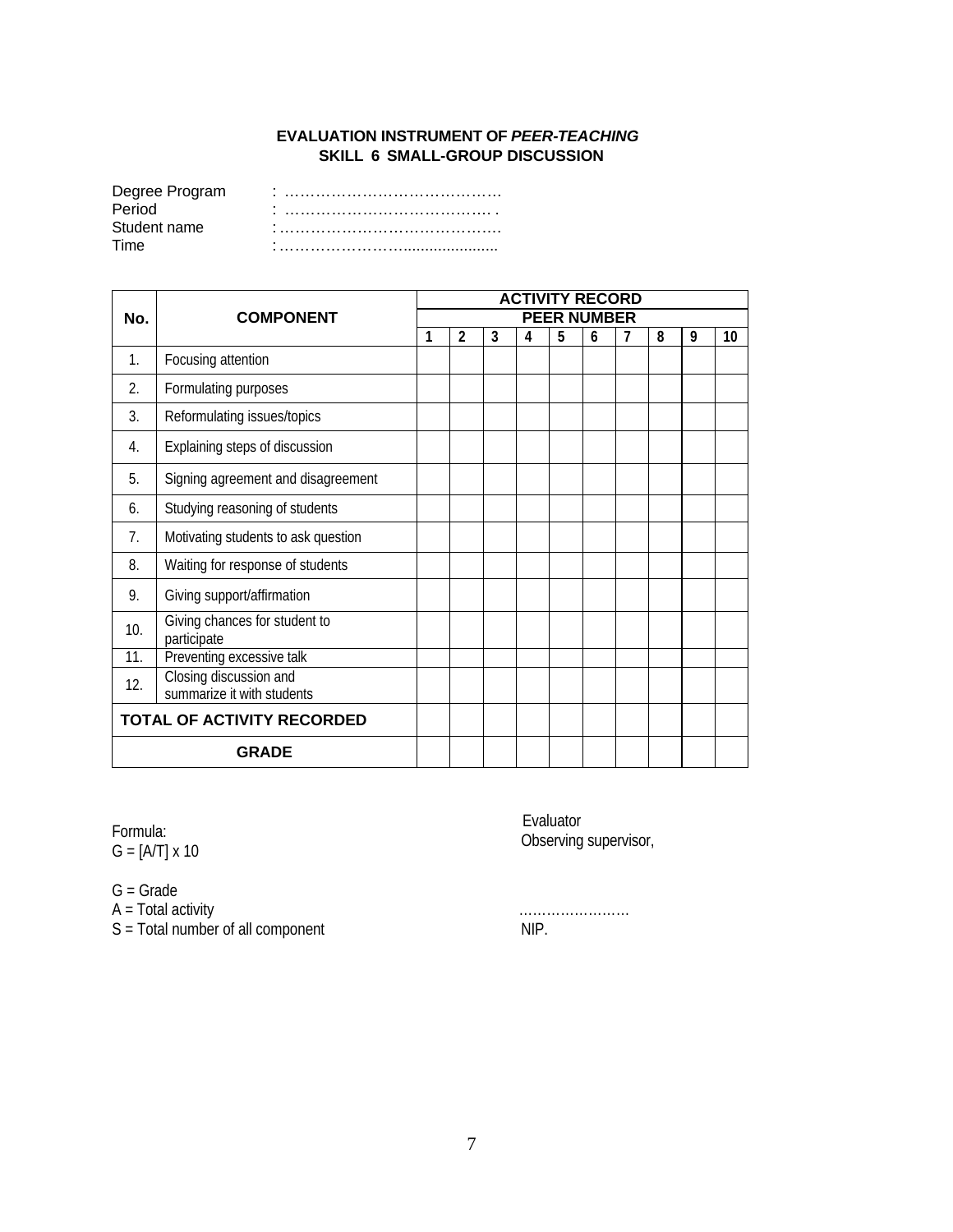## **EVALUATION INSTRUMENT OF** *PEER-TEACHING* **SKILL 7 CLASS MANAGEMENT AND DISCIPLINE**

| Degree Program |  |
|----------------|--|
| Period         |  |
| Student name   |  |
| Time           |  |

|                |                                     |                         |  | <b>ACTIVITY RECORD</b> |   |   |   |  |   |   |    |  |  |  |
|----------------|-------------------------------------|-------------------------|--|------------------------|---|---|---|--|---|---|----|--|--|--|
| No.            | <b>COMPONENT</b>                    | <b>PEER NUMBER</b><br>3 |  |                        |   |   |   |  |   |   |    |  |  |  |
|                |                                     |                         |  |                        | 4 | 5 | 6 |  | 8 | 9 | 10 |  |  |  |
| 1              | Showing responsiveness              |                         |  |                        |   |   |   |  |   |   |    |  |  |  |
| $\mathcal{P}$  | Dividing attention to students      |                         |  |                        |   |   |   |  |   |   |    |  |  |  |
| $\overline{3}$ | Giving clear directions             |                         |  |                        |   |   |   |  |   |   |    |  |  |  |
| 4              | Giving reprimand                    |                         |  |                        |   |   |   |  |   |   |    |  |  |  |
| 5              | Giving affirmation                  |                         |  |                        |   |   |   |  |   |   |    |  |  |  |
| 6              | Managing groups                     |                         |  |                        |   |   |   |  |   |   |    |  |  |  |
| 7              | Managing behavior that cause issues |                         |  |                        |   |   |   |  |   |   |    |  |  |  |
|                | <b>TOTAL OF ACTIVITY RECORDED</b>   |                         |  |                        |   |   |   |  |   |   |    |  |  |  |
| <b>GRADE</b>   |                                     |                         |  |                        |   |   |   |  |   |   |    |  |  |  |

Formula: G = [A/T] x 10

G = Grade

A = Total activity ……………………

S = Total number of all component NIP.

Evaluator Observing supervisor,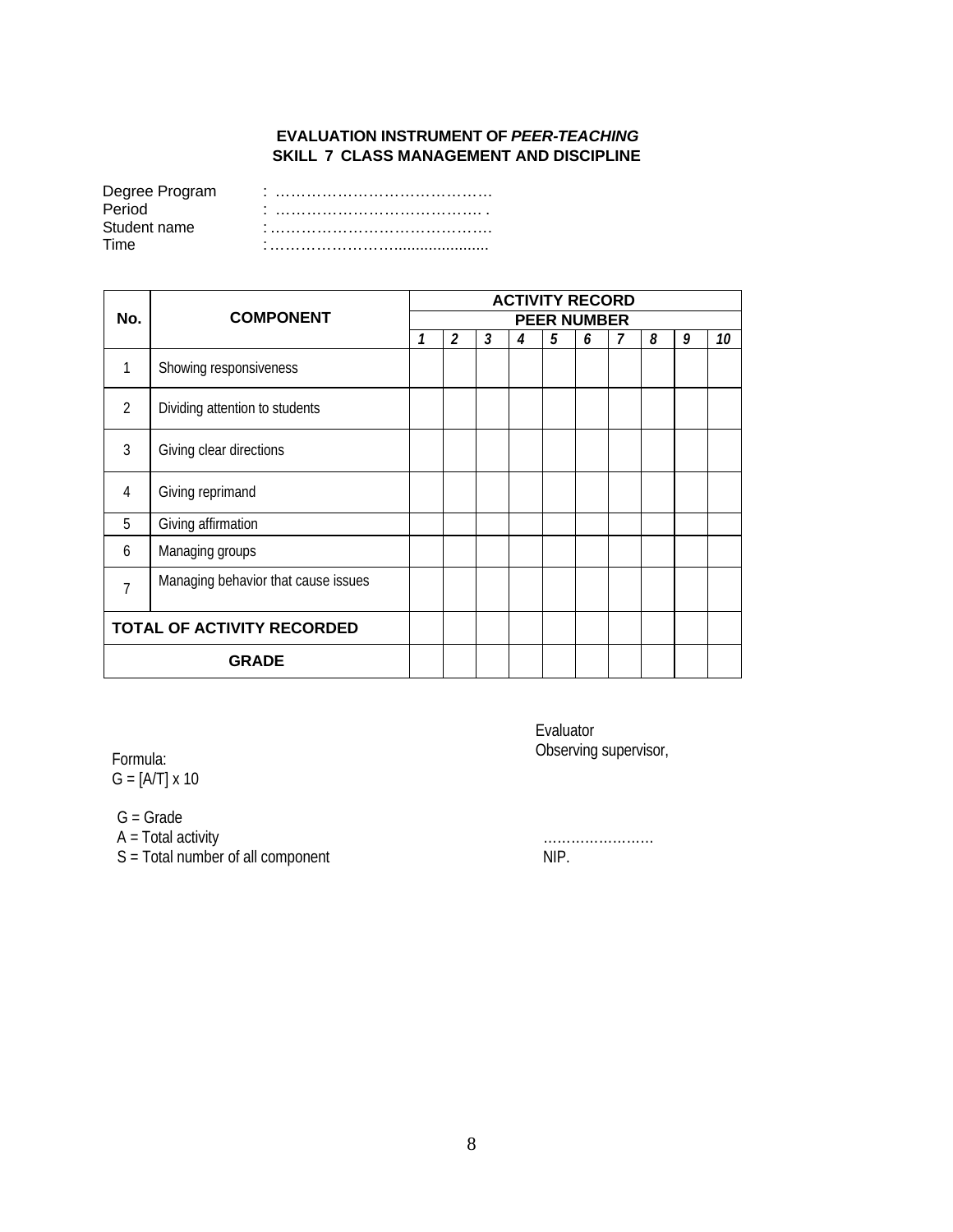#### **EVALUATION INSTRUMENT OF** *PEER-TEACHING* **SKILL 8 INDIVIDUAL TEACHING**

| Degree Program |                |
|----------------|----------------|
| Period         | $\blacksquare$ |
| Student name   |                |
| Time           |                |

|                |                                                    |                    | <b>ACTIVITY RECORD</b> |   |   |   |   |   |   |   |    |  |  |
|----------------|----------------------------------------------------|--------------------|------------------------|---|---|---|---|---|---|---|----|--|--|
| No.            | <b>COMPONENT</b>                                   | <b>PEER NUMBER</b> |                        |   |   |   |   |   |   |   |    |  |  |
|                |                                                    |                    | 2                      | 3 | 4 | 5 | 6 | 7 | 8 | 9 | 10 |  |  |
| $\mathbf{1}$ . | Responding to response of students                 |                    |                        |   |   |   |   |   |   |   |    |  |  |
| 2.             | Observing reaction of students                     |                    |                        |   |   |   |   |   |   |   |    |  |  |
| 3.             | Planning activity                                  |                    |                        |   |   |   |   |   |   |   |    |  |  |
| 4.             | Giving advice                                      |                    |                        |   |   |   |   |   |   |   |    |  |  |
| 5.             | Procuring learning tools and sources               |                    |                        |   |   |   |   |   |   |   |    |  |  |
| 6.             | Performing enchanting<br>approaches                |                    |                        |   |   |   |   |   |   |   |    |  |  |
| 7.             | Challenging students to think                      |                    |                        |   |   |   |   |   |   |   |    |  |  |
| 8.             | Supporting students to speak of their<br>arguments |                    |                        |   |   |   |   |   |   |   |    |  |  |
| 9.             | Supporting students to finish their tasks          |                    |                        |   |   |   |   |   |   |   |    |  |  |
|                | <b>TOTAL OF ACTIVITY RECORDED</b>                  |                    |                        |   |   |   |   |   |   |   |    |  |  |
|                | <b>GRADE</b>                                       |                    |                        |   |   |   |   |   |   |   |    |  |  |

Formula: G = [A/T] x 10

G = Grade

 $S = Total number of all component$ 

Evaluator Observing supervisor,

A = Total activity<br>S = Total number of all component<br>NIP.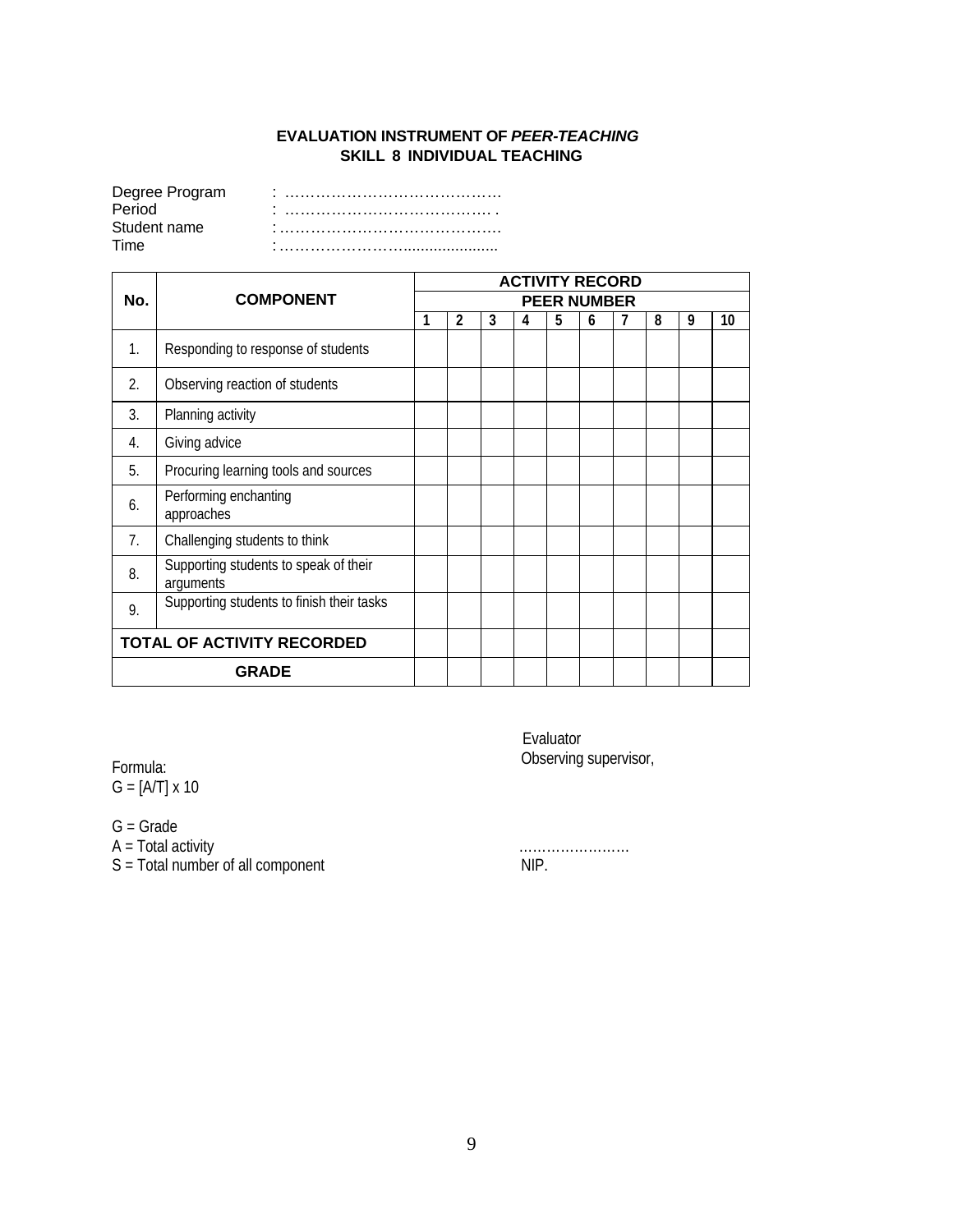## **EVALUATION OF FIELD PRACTICE EVALUATION INSTRUMENT OF TEACHER WORK 1**

Students name : …………………………… Degree program :………....................... Students number :……………………………. Name of school : ………………..……..

| No.            | Component                                                           |   |                |   | Grade of self-exercise no. | Average<br>grade | <b>Final</b><br>grade |   |   |  |  |
|----------------|---------------------------------------------------------------------|---|----------------|---|----------------------------|------------------|-----------------------|---|---|--|--|
|                |                                                                     | 1 | $\overline{2}$ | 3 | 4                          | 5                | 6                     | 7 | 8 |  |  |
|                | <b>Lesson planning</b>                                              |   |                |   |                            |                  |                       |   |   |  |  |
| L              | <b>Formulation of Learning Targets</b>                              |   |                |   |                            |                  |                       |   |   |  |  |
| 1              | Clarity of target                                                   |   |                |   |                            |                  |                       |   |   |  |  |
| 2              | Completeness of target scope                                        |   |                |   |                            |                  |                       |   |   |  |  |
| 3              | Suitability with basic competences                                  |   |                |   |                            |                  |                       |   |   |  |  |
|                | Average I                                                           |   |                |   |                            |                  |                       |   |   |  |  |
| $\mathbf{I}$   | Selection and organization of<br>materials used                     |   |                |   |                            |                  |                       |   |   |  |  |
| 1              | Suitability with learning target                                    |   |                |   |                            |                  |                       |   |   |  |  |
| $\overline{2}$ | Suitability with students'<br>characteristics                       |   |                |   |                            |                  |                       |   |   |  |  |
| 3              | Coherency and systematic of materials                               |   |                |   |                            |                  |                       |   |   |  |  |
| 4              | Suitability of materials with time<br>allocated                     |   |                |   |                            |                  |                       |   |   |  |  |
|                | Average II                                                          |   |                |   |                            |                  |                       |   |   |  |  |
| Ш              | Selecting learning source/media                                     |   |                |   |                            |                  |                       |   |   |  |  |
|                | Appropriateness of learning                                         |   |                |   |                            |                  |                       |   |   |  |  |
| $\mathbf 1$    | source/media with learning                                          |   |                |   |                            |                  |                       |   |   |  |  |
|                | targets/outcomes                                                    |   |                |   |                            |                  |                       |   |   |  |  |
| $\overline{2}$ | Appropriateness of learning source/media<br>with materials          |   |                |   |                            |                  |                       |   |   |  |  |
| 3              | Appropriateness of learning<br>source/media with characteristics of |   |                |   |                            |                  |                       |   |   |  |  |
|                | learners                                                            |   |                |   |                            |                  |                       |   |   |  |  |
|                | Average III                                                         |   |                |   |                            |                  |                       |   |   |  |  |
| IV             | <b>Learning Scenario/Activity</b>                                   |   |                |   |                            |                  |                       |   |   |  |  |
| 1              | Appropriateness of learning                                         |   |                |   |                            |                  |                       |   |   |  |  |
|                | strategies and methods to<br>targets/expected outcomes              |   |                |   |                            |                  |                       |   |   |  |  |
|                | Appropriateness of learning                                         |   |                |   |                            |                  |                       |   |   |  |  |
| $\overline{2}$ | strategies and methods to materials                                 |   |                |   |                            |                  |                       |   |   |  |  |
|                | Appropriateness of learning                                         |   |                |   |                            |                  |                       |   |   |  |  |
| 3              | strategies and methods to<br>characteristics of learners            |   |                |   |                            |                  |                       |   |   |  |  |
|                | Completeness of steps in each learning                              |   |                |   |                            |                  |                       |   |   |  |  |
| 4              | phase and appropriateness to time                                   |   |                |   |                            |                  |                       |   |   |  |  |
|                | allocation                                                          |   |                |   |                            |                  |                       |   |   |  |  |
|                | Average IV                                                          |   |                |   |                            |                  |                       |   |   |  |  |

IPKG 1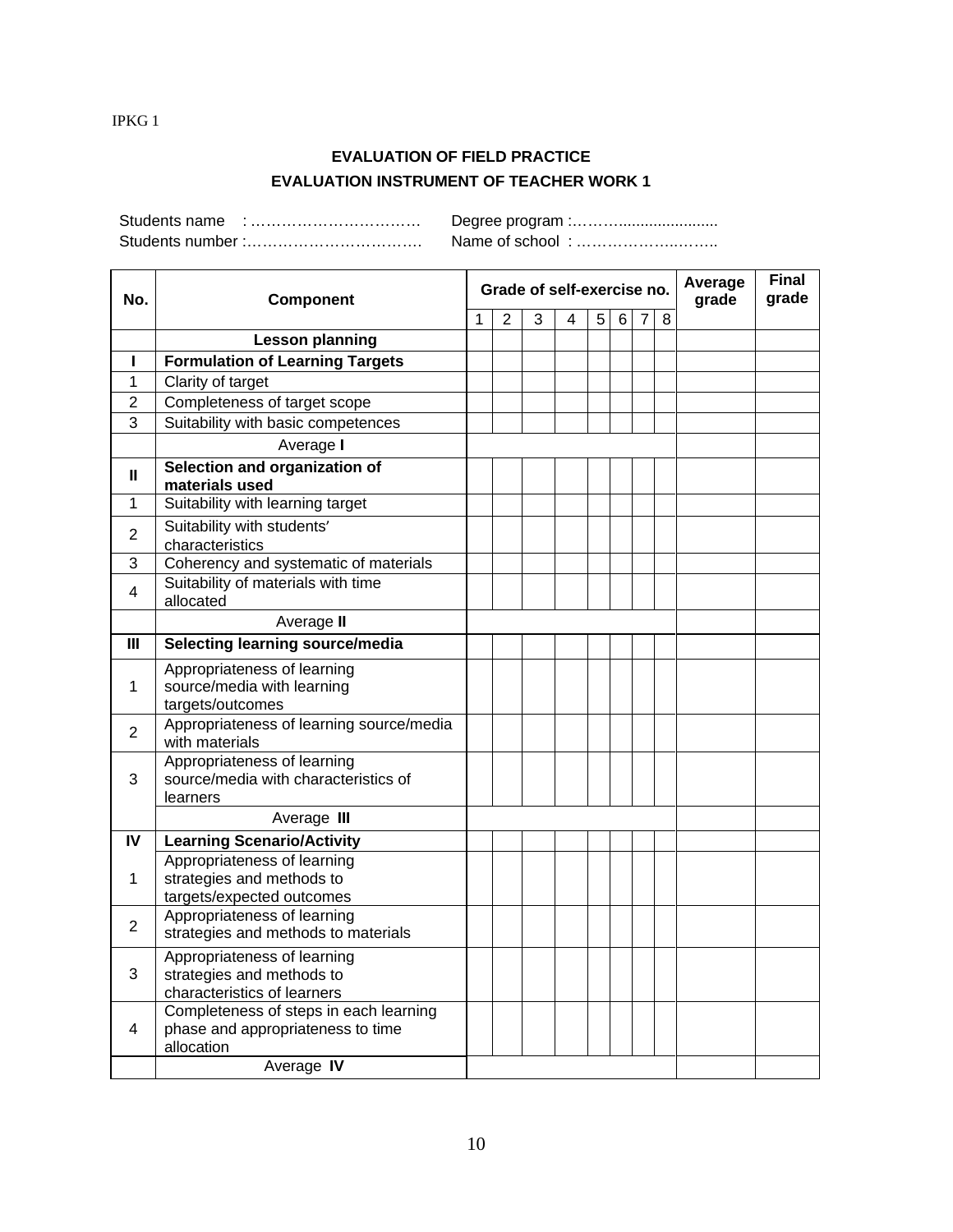| v. | <b>Evaluation of Learning Result</b>                              |  |  |  |  |  |
|----|-------------------------------------------------------------------|--|--|--|--|--|
|    | Appropriateness of evaluation<br>techniques with learning targets |  |  |  |  |  |
|    | Clarity of evaluation procedure                                   |  |  |  |  |  |
| 3  | Completeness of instruments                                       |  |  |  |  |  |
|    | Average V                                                         |  |  |  |  |  |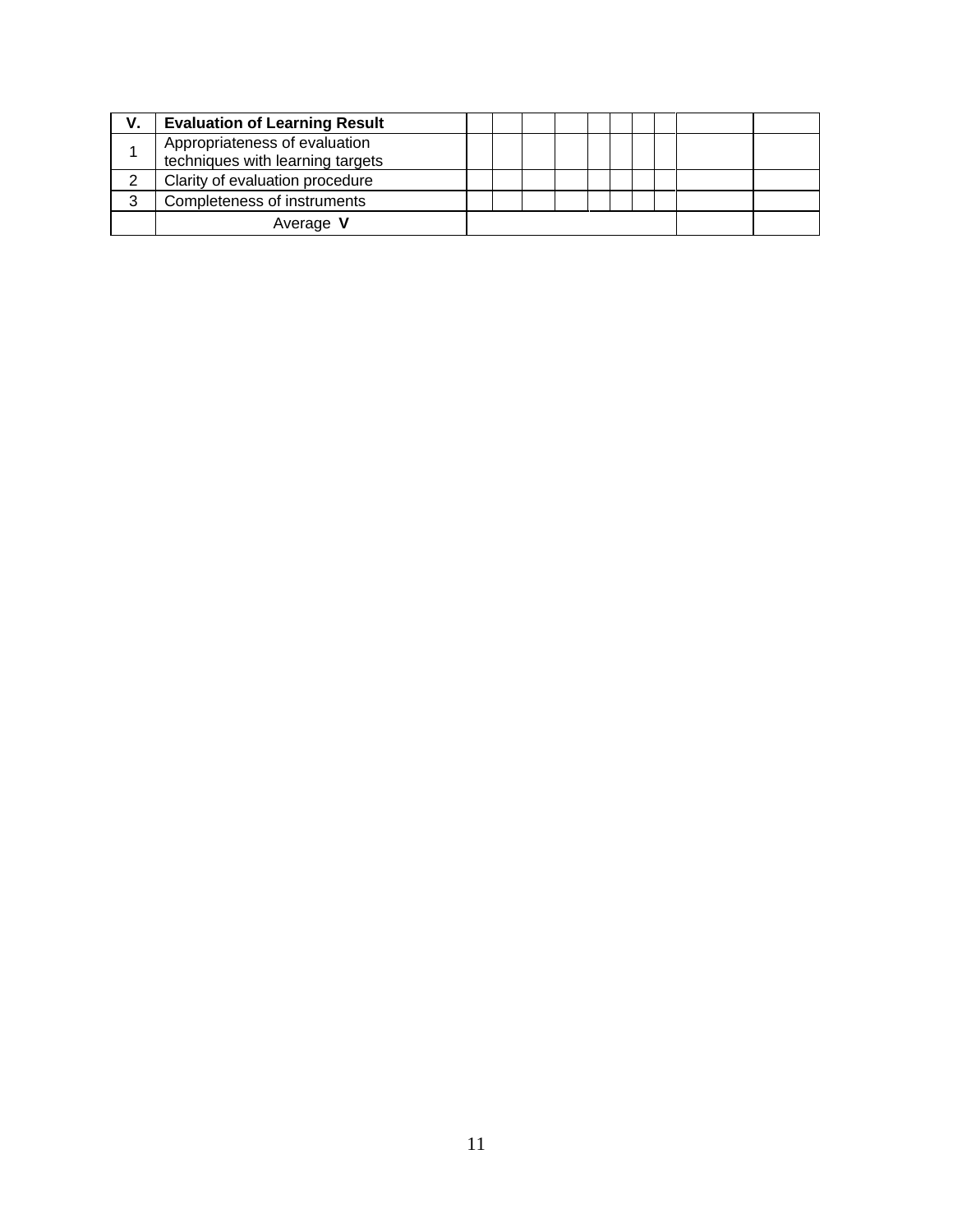#### **EVALUATION OF FIELD PRACTICE EVALUATION INSTRUMENT OF TEACHER WORK**

Students name : …………………………… Degree program :………....................... Students number :……………………………. Name of school : ………………..……..

| <b>Natile OF SCHOOL</b> | . |
|-------------------------|---|
|                         |   |

 $\overline{\phantom{a}}$ 

| <b>No</b>      | <b>Component</b>                                                                                |   |   |   | Grade of self-exercise no. |   |   |   |   | Average | Final<br>grade |
|----------------|-------------------------------------------------------------------------------------------------|---|---|---|----------------------------|---|---|---|---|---------|----------------|
|                |                                                                                                 | 1 | 2 | 3 | 4                          | 5 | 6 | 7 | 8 | grade   |                |
| I              | <b>PRE-ACITIVITY</b>                                                                            |   |   |   |                            |   |   |   |   |         |                |
| $\mathbf{1}$   | Preparation of room, tools, and<br>media                                                        |   |   |   |                            |   |   |   |   |         |                |
| 2              | Preparing students                                                                              |   |   |   |                            |   |   |   |   |         |                |
|                | Average I                                                                                       |   |   |   |                            |   |   |   |   |         |                |
| $\mathbf{I}$   | <b>MEMBUKA PEMBELAJARAN</b>                                                                     |   |   |   |                            |   |   |   |   |         |                |
| 1              | Performing apperception                                                                         |   |   |   |                            |   |   |   |   |         |                |
| $\overline{2}$ | Explaining expected competences<br>and activity plan                                            |   |   |   |                            |   |   |   |   |         |                |
|                | Average II                                                                                      |   |   |   |                            |   |   |   |   |         |                |
| $\mathbf{III}$ | <b>CORE OF ACTIVITY</b>                                                                         |   |   |   |                            |   |   |   |   |         |                |
| A              | <b>Mastery over material</b>                                                                    |   |   |   |                            |   |   |   |   |         |                |
| 1              | Showing mastery over materials<br>delivered                                                     |   |   |   |                            |   |   |   |   |         |                |
| $\overline{2}$ | Relating materials to another<br>relevant knowledge                                             |   |   |   |                            |   |   |   |   |         |                |
| 3              | Integrating scientific method to<br>learning activity                                           |   |   |   |                            |   |   |   |   |         |                |
| 4              | Integrating basic laboratory skills                                                             |   |   |   |                            |   |   |   |   |         |                |
|                | Average A                                                                                       |   |   |   |                            |   |   |   |   |         |                |
| В.             | <b>Learning Approaches/Strategies</b>                                                           |   |   |   |                            |   |   |   |   |         |                |
| 1              | Performing learning activity<br>according to targeted competences                               |   |   |   |                            |   |   |   |   |         |                |
| $\overline{2}$ | Performing systematical learning<br>activity                                                    |   |   |   |                            |   |   |   |   |         |                |
| 3              | Conditioning class                                                                              |   |   |   |                            |   |   |   |   |         |                |
| $\overline{4}$ | Performing contextual learning<br>activity                                                      |   |   |   |                            |   |   |   |   |         |                |
| 5              | Performing learning activity that<br>support the growth of positive habit<br>(nurturant effect) |   |   |   |                            |   |   |   |   |         |                |
| 6              | Performing learning activity in<br>accord to planned time allocation                            |   |   |   |                            |   |   |   |   |         |                |
|                | Average B                                                                                       |   |   |   |                            |   |   |   |   |         |                |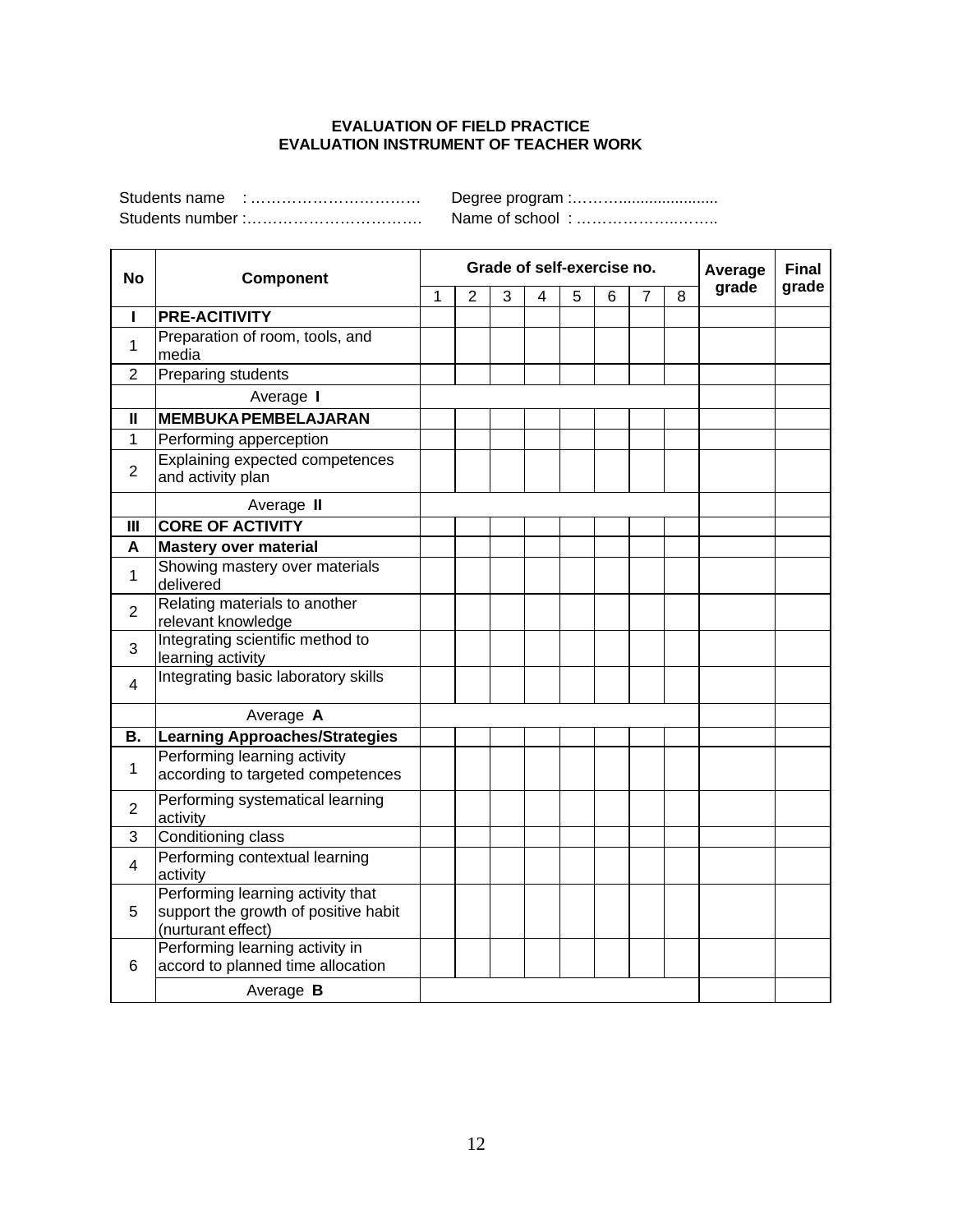| C.             | Usage of learning sources/media                                                                                        |  |  |  |  |  |  |  |
|----------------|------------------------------------------------------------------------------------------------------------------------|--|--|--|--|--|--|--|
| 1              | Showing skills in using learning<br>sources/media                                                                      |  |  |  |  |  |  |  |
|                |                                                                                                                        |  |  |  |  |  |  |  |
| 2              | Delivering interesting message                                                                                         |  |  |  |  |  |  |  |
| 3              | Involving students in creating and<br>using learning sources/media                                                     |  |  |  |  |  |  |  |
|                | Average C                                                                                                              |  |  |  |  |  |  |  |
| D.             | <b>Activity supports and maintain</b><br>involvement of students                                                       |  |  |  |  |  |  |  |
| 1              | Growing active participation of<br>students via interaction between<br>teacher, students, and learning<br>source/media |  |  |  |  |  |  |  |
| $\overline{2}$ | Giving positive response to<br>involvement of students                                                                 |  |  |  |  |  |  |  |
| 3              | Showing openness to response of<br>students                                                                            |  |  |  |  |  |  |  |
| 4              | Showing interindividual conducive<br>relationship                                                                      |  |  |  |  |  |  |  |
| 5              | Growing joy and enthusiasm of<br>students during learning                                                              |  |  |  |  |  |  |  |
|                | Average D                                                                                                              |  |  |  |  |  |  |  |
| Ε.             | <b>Evaluation of learning process</b><br>and result                                                                    |  |  |  |  |  |  |  |
| 1              | Monitoring learning progress                                                                                           |  |  |  |  |  |  |  |
| $\overline{2}$ | Performing final evaluation based<br>on target/competences                                                             |  |  |  |  |  |  |  |
|                | Average E                                                                                                              |  |  |  |  |  |  |  |
| F.             | <b>Usage of language</b>                                                                                               |  |  |  |  |  |  |  |
| 1              | Using spoken language clearly and<br>fluently                                                                          |  |  |  |  |  |  |  |
| 2              | Using good written language                                                                                            |  |  |  |  |  |  |  |
| 3              | Delivering message with<br>appropriate style                                                                           |  |  |  |  |  |  |  |
|                | Average F                                                                                                              |  |  |  |  |  |  |  |
|                | Average III                                                                                                            |  |  |  |  |  |  |  |
| IV.            | <b>CLOSING</b>                                                                                                         |  |  |  |  |  |  |  |
| $\mathbf 1$    | Performing reflection or<br>summarizing lesson by involving<br>students                                                |  |  |  |  |  |  |  |
| $\overline{2}$ | Performing follow-ups by giving<br>direction, activity, or tasks as part of<br>remedial/affirmation                    |  |  |  |  |  |  |  |
|                | Average IV                                                                                                             |  |  |  |  |  |  |  |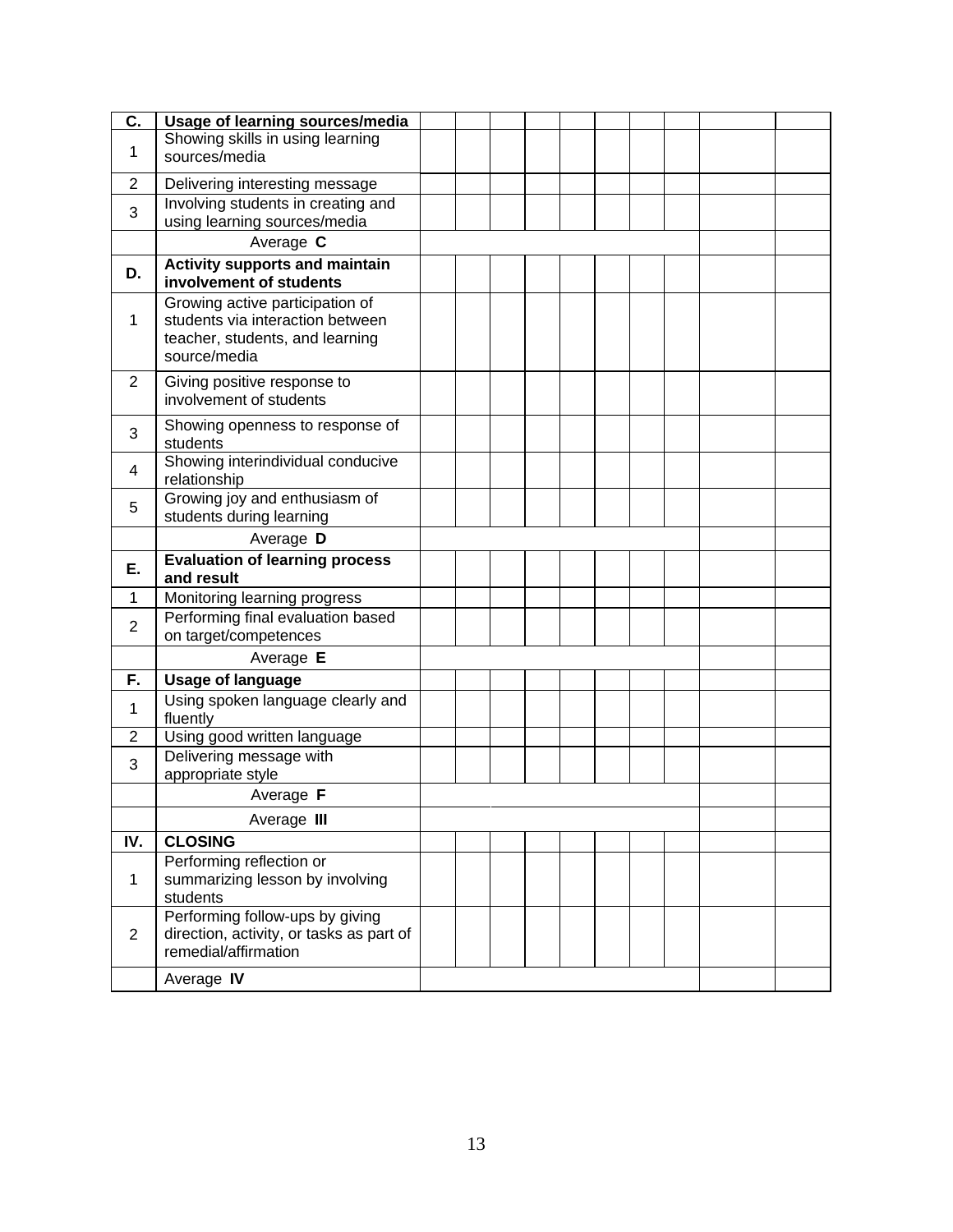# **EVALUATION OF PERSONAL AND SOCIAL APPEARANCE**

(filled by supervising school teacher)

| Name                 |  |
|----------------------|--|
| Student number       |  |
| Degree program/Dept. |  |
| School name          |  |

| NO.            | <b>COMPONENT</b>                                                       | GRADE<br>$(1-10)$ |
|----------------|------------------------------------------------------------------------|-------------------|
| $\mathbf{1}$ . | <b>Discipline</b>                                                      |                   |
| 2.             | Sense of responsibility                                                | .                 |
| 3.             | Seriousness in doing tasks given by school                             | .                 |
| 4.             | Involvement in school activities                                       | .                 |
| 5.             | Punctuality (attendance, finishing task)                               | .                 |
| 6.             | Cooperation with supervising lecturers/other teachers, academic staffs |                   |
|                | in school                                                              |                   |
| 7.             | Cleanliness in clothing                                                | .                 |
| 8.             | Sincerity in correcting mistakes during school placement               |                   |
|                | Average score:                                                         |                   |

(place and date) Supervising teacher,

........................................... NIP. ...........................